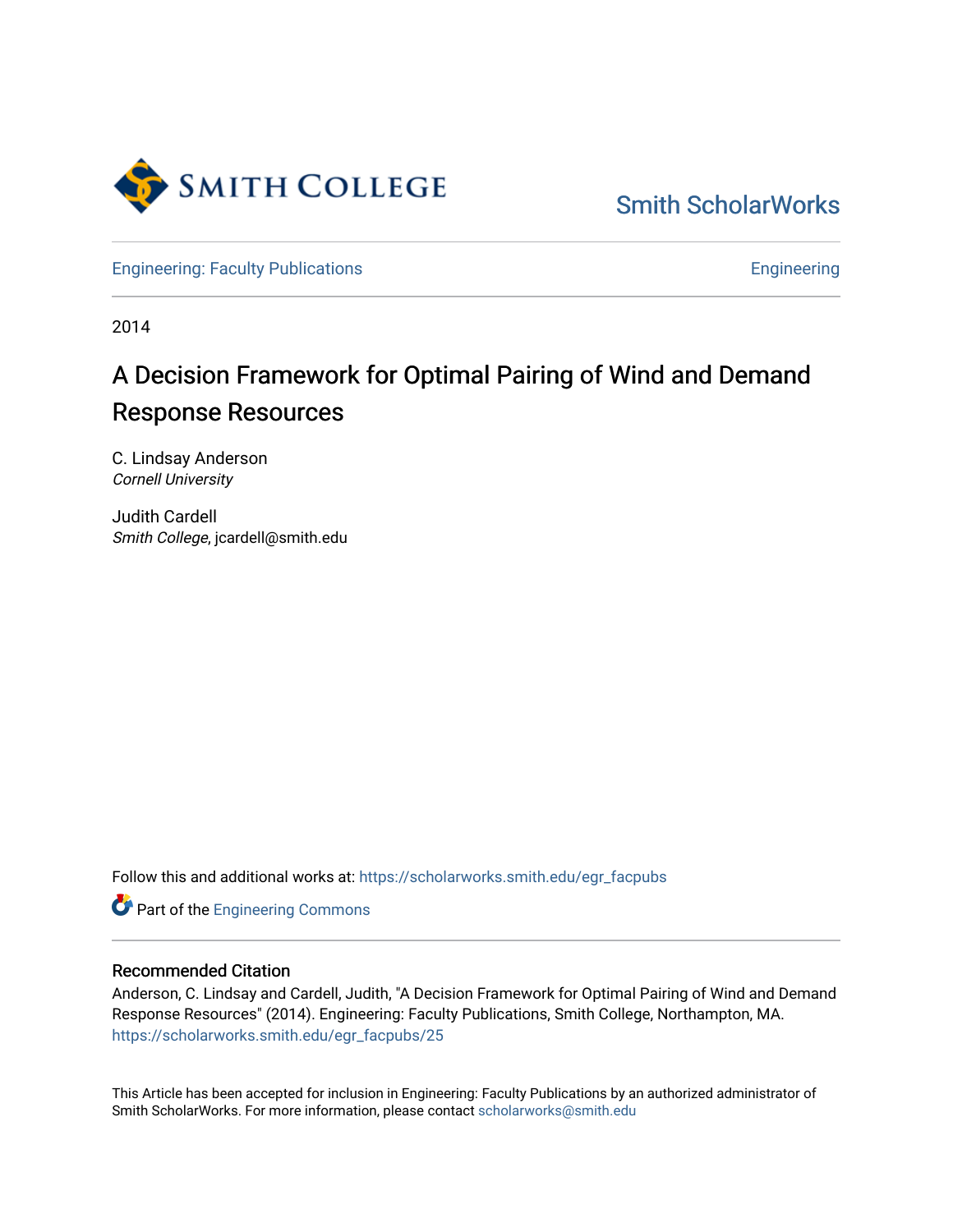See discussions, stats, and author profiles for this publication at: [https://www.researchgate.net/publication/273396926](https://www.researchgate.net/publication/273396926_A_Decision_Framework_for_Optimal_Pairing_of_Wind_and_Demand_Response_Resources?enrichId=rgreq-96ffd57284416d74a646725233ea611b-XXX&enrichSource=Y292ZXJQYWdlOzI3MzM5NjkyNjtBUzoyMTA5MjIzMDUwMDM1MjZAMTQyNzI5OTIwNDc3MQ%3D%3D&el=1_x_2&_esc=publicationCoverPdf)

### [A Decision Framework for Optimal Pairing of Wind and Demand Response](https://www.researchgate.net/publication/273396926_A_Decision_Framework_for_Optimal_Pairing_of_Wind_and_Demand_Response_Resources?enrichId=rgreq-96ffd57284416d74a646725233ea611b-XXX&enrichSource=Y292ZXJQYWdlOzI3MzM5NjkyNjtBUzoyMTA5MjIzMDUwMDM1MjZAMTQyNzI5OTIwNDc3MQ%3D%3D&el=1_x_3&_esc=publicationCoverPdf) Resources

**Article** in IEEE Systems Journal · December 2014

DOI: 10.1109/JSYST.2014.2326898

**Project** 

**Project** 

| <b>CITATIONS</b><br>13 |                                                                                                                | READS<br>99 |                                                                                               |  |
|------------------------|----------------------------------------------------------------------------------------------------------------|-------------|-----------------------------------------------------------------------------------------------|--|
| 2 authors:             |                                                                                                                |             |                                                                                               |  |
|                        | <b>Catherine Lindsay Anderson</b><br><b>Cornell University</b><br>51 PUBLICATIONS 721 CITATIONS<br>SEE PROFILE |             | <b>Judith Cardell</b><br>Smith College<br>43 PUBLICATIONS 855 CITATIONS<br><b>SEE PROFILE</b> |  |
|                        | Some of the authors of this publication are also working on these related projects:                            |             |                                                                                               |  |

Operations planning for deregulated electricity markets under uncertainty [View project](https://www.researchgate.net/project/Operations-planning-for-deregulated-electricity-markets-under-uncertainty?enrichId=rgreq-96ffd57284416d74a646725233ea611b-XXX&enrichSource=Y292ZXJQYWdlOzI3MzM5NjkyNjtBUzoyMTA5MjIzMDUwMDM1MjZAMTQyNzI5OTIwNDc3MQ%3D%3D&el=1_x_9&_esc=publicationCoverPdf)

Co-optimization of transmission and distribution systems to leverage demand response resources. [View project](https://www.researchgate.net/project/Co-optimization-of-transmission-and-distribution-systems-to-leverage-demand-response-resources?enrichId=rgreq-96ffd57284416d74a646725233ea611b-XXX&enrichSource=Y292ZXJQYWdlOzI3MzM5NjkyNjtBUzoyMTA5MjIzMDUwMDM1MjZAMTQyNzI5OTIwNDc3MQ%3D%3D&el=1_x_9&_esc=publicationCoverPdf)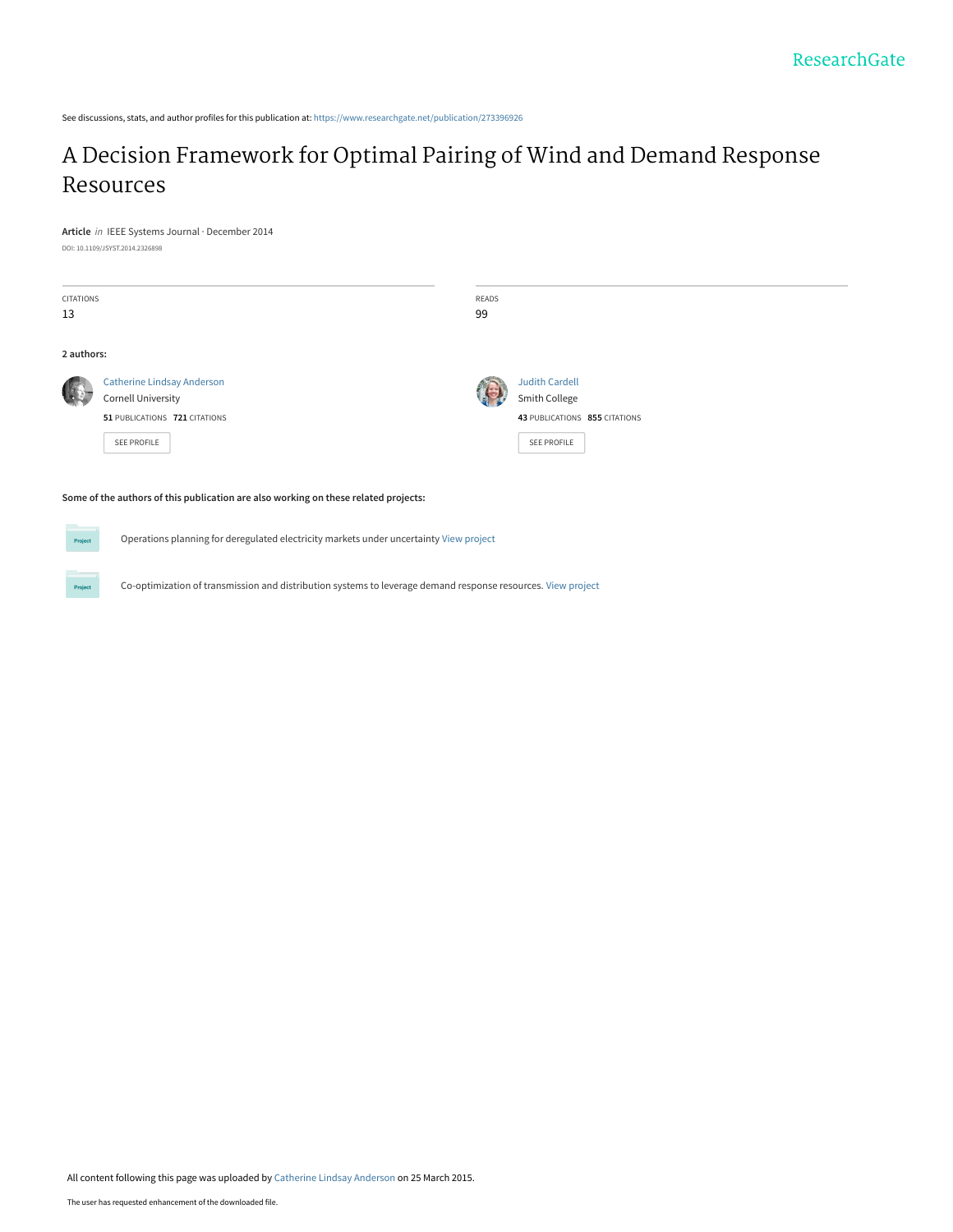# A Decision Framework for Optimal Pairing of Wind and Demand Response Resources <sup>1</sup><br><sup>2</sup> **C. Lindsay Anderson,** *Member, IEEE*, and Judith B. Cardell, *Member, IEEE*

 *Abstract***—Day-ahead electricity markets do not readily accom- modate power from intermittent resources such as wind because of the scheduling difficulties presented by the uncertainty and variability in these resources. Numerous entities have developed methods to improve wind forecasting and thereby reduce the uncertainty in a day-ahead schedule for wind power generation. This paper introduces a decision framework for addressing the in- evitable remaining variability resulting from imperfect forecasts. The framework uses a paired resource, such as demand response, gas turbine, or storage, to mitigate the generation scheduling errors due to wind forecast error. The methodology determines the cost-effective percentage, or adjustment factor, of the forecast er- ror to mitigate at each successive market stage, e.g., 1 h and 10 min ahead of dispatch. This framework is applicable to any wind farm in a region with available pairing resources, although the magnitude of adjustment factors will be specific to each region as the factors are related to the statistics of the wind resource and the forecast accuracy at each time period. Historical wind data from New England are used to illustrate and analyze this approach. Results indicate that such resource pairing via the proposed decision framework will significantly reduce the need for an independent system operator to procure additional balancing resources when wind power participates in the markets.**

27 *Index Terms***—Decision support, demand response, electricity** 28 **markets, wind integration, wind power.**

#### 29 I. INTRODUCTION

30 ANY states in the U.S. have passed either voluntary or **W** mandatory requirements for a percentage of energy in their region to be served by renewable resources [1]. With hydro resources already exploited in most regions, it is assumed that wind power will be a main contributor in meeting these new standards. Although the energy generated by wind turbines is close to zero cost, nonzero costs are incurred when the power system as a whole responds to the uncertainty and variability associated with the wind resource itself. These costs arise from the need to dispatch other resources to ramp up or down to mitigate wind power deviating from its forecast output.

41 System analyses often focus on the costs of using the existing 42 power system and, hence, conventional technologies, such as

C. L. Anderson is with the Department of Biological and Environmental Engineering, Cornell University, Ithaca, NY 14853-5701 USA (e-mail: landerson@cornell.edu).

J. B. Cardell is with the Picker Engineering Program, Smith College, Northampton, MA 01063 USA.

Digital Object Identifier 10.1109/JSYST.2014.2326898

gas turbines, to mitigate wind [2], [3] and to increasingly 43 include the option of storage as well. A third option is to use 44 responsive demand to mitigate the variations in wind output that 45 arise from forecasting errors. System operators are currently 46 exploring the concept of using responsive demand to mitigate 47 wind variability and for ancillary grid benefits. In particular, the 48 California Independent System Operator (CAISO) is currently 49 developing the *grid state indicators*to inform end-user response 50  $decisions [4], [5].$  51

**ICENT ANOTES (are designing** *Prid state* **indicators to inform end-use response the means that the prooff of the wind point of the wind point of the wind of the visible properties the properties of the significant of the s** This paper presents a methodology to reduce the net vari- 52 ability of the wind power output and to therefore allow wind 53 to participate more fully in forward markets. The proposed 54 methodology uses power generation forecasts 1 h and 10 min 55 ahead of dispatch. These forecasts are compared, successively, 56 to the submitted day-ahead schedule to quantify the expected 57 megawatt deviation in output (i.e., the variability) for the suc- 58 ceeding time period (1 h and 10 min). The proposed framework 59 then schedules a dedicated paired resource, such as responsive 60 load or storage, to mitigate the deviation from the day-ahead 61 schedule. The optimal amount of the forecast error to be miti- 62 gated at 1 h and 10 min ahead of real time is determined through 63 the proposed methodology. 64

Results demonstrate that the optimum level of mitigation 65 with the paired resource is related to the relative costs of the 66 resource, the accuracy of the wind forecast, and the penalty 67 imposed for spilling wind energy. The capacity of a paired 68 resource that would be required and the costs associated with 69 the use of responsive load as the pairing resource are presented 70 in a case study. 71

Section II discusses the government regulations and recent 72 state-level developments related to the participation of wind 73 generation in electricity markets. Section III describes the 74 framework proposed for optimal pairing of resources with wind 75 generation. The framework is tested using Nantucket sound 76 region data, described in Section IV, and Section V quantifies 77 the capacity that would be required from each of the paired 78 resource options to maintain the net wind generation output 79 to within acceptable deviation from the submitted day-ahead 80 schedule. Section VI presents the conclusions and future work. 81

#### II. WIND POWER PARTICIPATION 82 IN ELECTRICITY MARKETS 83

Electricity market structures operated by independent system 84 operators (ISOs) in the U.S. include day-ahead, hour-ahead, 85 and real-time markets, as well as an increasing number of 86 ancillary services markets. As investment in wind generation 87 grows and regional expansion plans include possibilities for 88

1932-8184 © 2014 IEEE. Personal use is permitted, but republication/redistribution requires IEEE permission. See http://www.ieee.org/publications\_standards/publications/rights/index.html for more information.

Manuscript received September 21, 2012; revised November 15, 2012; accepted November 19, 2012. This work was supported in part by the Consortium for Electric Reliability Technology Solutions and in part by the Office of Electricity Delivery and Energy Reliability of the U.S. Department of Energy through the Transmission Reliability Program.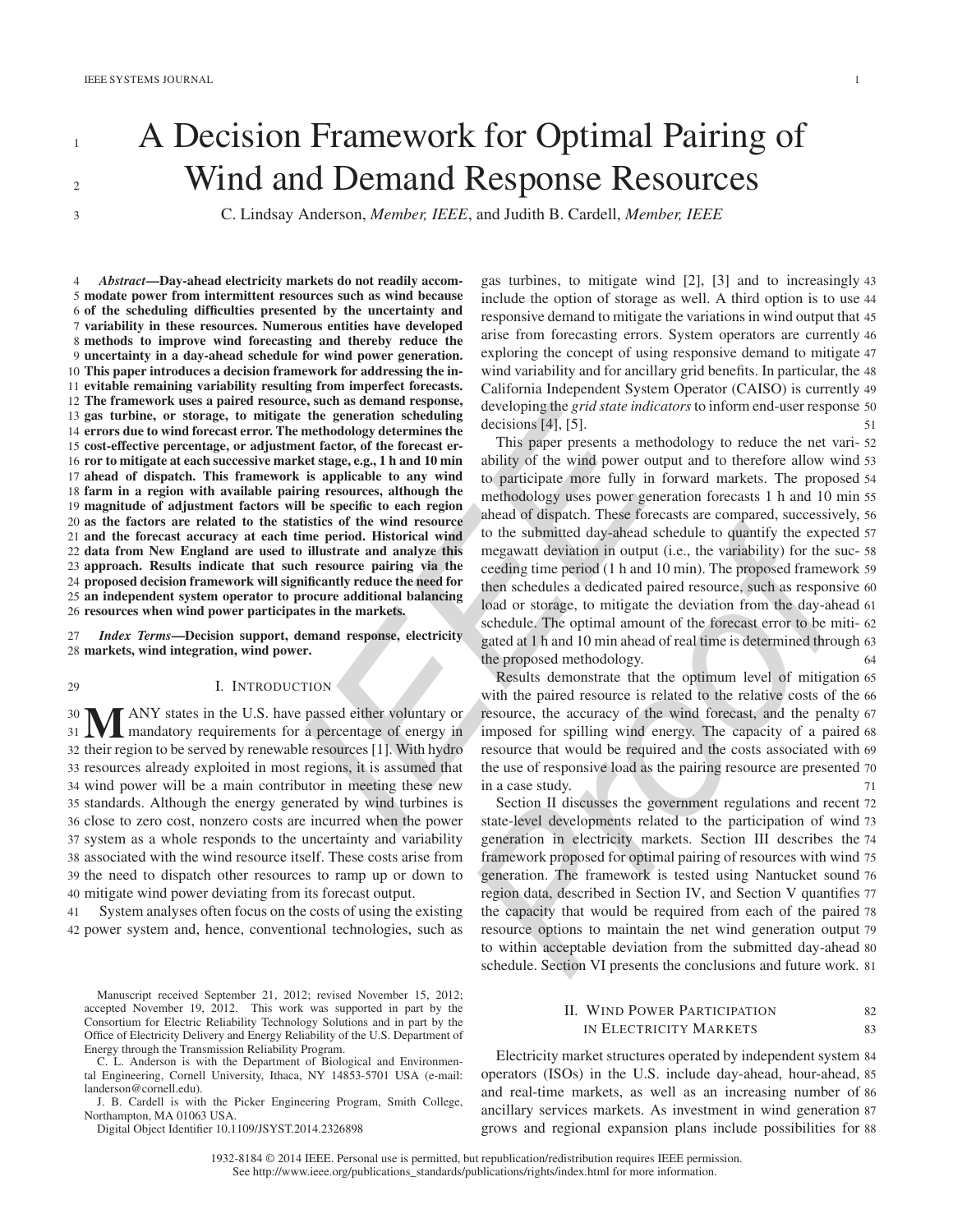significant wind capacity, the uncertainty and variability in wind generation do impose real costs on system operation in terms of efficient unit commitment and through providing services such as balancing and regulation.

 The characteristic of uncertainty in wind generation can be addressed to some extent by improving the accuracy of forecasting the wind resource. To this end, the Minnesota Public Utilities Commission ordered a study to investigate the impacts of incorporating wind generation at the level of 20% of retail electricity sales by the year 2020 [6]. For this study, sophisti- cated meteorological modeling was performed by WindLogics [7] for 2003, 2004, and 2005. The results of this study demon- strated that the day-ahead forecast errors were as low as 20%. In addition, the broader analysis, as performed by EnerNex, found that, as spatial and geographic diversity of the wind turbine sites increased, the error decreased by up to 43% [6].

 A report conducted by GE Energy consulting on behalf of the CAISO [8], showed that the implications of ignoring forecasts were so significant that a central forecasting approach was implemented. A mechanism to facilitate the use of the state- of-the-art wind forecasting has been implemented in Califor- nia through the Participating Intermittent Resource Program (PIRP) [9], [10]. If the participating resources submit schedules consistent with the ISO-approved forecasts, then they are not subject to penalties for deviations from the forecasts. The PIRP in California has been operating since August 2004, and achieved cumulative average deviation of the forecast close to 1% by 2005 and 2009 [11].

 A recent study from the New York ISO (NYISO) provides a detailed analysis of the impacts of increasing wind penetration on power system operations and the need for transmission system expansion. The analysis is based upon serving "net load," determined by subtracting the variable wind generation from the variable load data series. As with many previous analyses, the NYSIO study assumes wind plants will operate in the markets as price takers, which allows this use of net load. These state-level analyses and programs demonstrate that wind forecasting decreases the uncertainty in day-ahead sched- ules, and when combined with flexible market structures and settlements facilitate increased involvement of wind power generation in the day-ahead markets.

 Although, some of the inherent variability in wind generation remains, even as the uncertainty is reduced. To address this variability, this paper investigates pairing wind output with responsive demand to reduce the variability in the net wind output. On the surface, this appears similar to using a net- load data stream as in the NYISO study. The difference is that, for the analysis presented in this paper, responsive load (not the entire system load) is actively paired with wind, and both are assumed to participate in the markets. Recent advances in demand response that would enable this pairing are discussed in earlier work from this project [12].

 A contribution of the analysis presented in this paper is to advance the discussion of whether wind plants can and should participate fully in electricity markets. Such an assumption carries with it the need to demonstrate that such participation will not degrade the efficiency of the markets or harm system operations. This paper demonstrates the ability of wind to



Fig. 1. Flowchart of decision structure for dispatch of paired (demand response) resource.

participate in electricity markets as facilitated by the proposed 147 method for mitigating the day-ahead schedule deviations with 148 optimized dispatch of demand response. This method addresses 149 the issue of whether wind will or should always assume a 150 passive price-taker role in electricity markets, or whether, as the 151 presence of wind increases significantly, it should have active 152 participation in more aspects of power systems and electricity 153 market operations. 154

#### III. FRAMEWORK FOR PAIRING WIND AND DRRS 155

*IF* (*D* 437% [0].<br> *IF* (*D* and the formulation of general formulation of given and to reacting approach was spended providents and formulation of given and forcessing approach was spended provided for mitigating the da The proposed framework, discussed here, determines the 156 optimal amount of a paired resource to schedule to mitigate 157 the variability in wind power generation. An important aspect 158 of the proposed framework uses updated wind forecasts at 159 each market stage to schedule the pairing resource as the 160 time horizon approaches real-time dispatch. The amount of the 161 paired resource scheduled at each time period is related to the 162 magnitude of the discrepancy between the updated forecast and 163 the day-ahead schedule. 164

At each time period considered, the shortfall or overshoot 165 of forecast wind production is assessed, and the need for 166 demand response or other paired resources is determined. The 167 framework is shown in Fig. 1. As shown in this flowchart, 168 the first step is to compare the day-ahead schedule to the 169 hour-ahead schedule (both discussed in more detail in the 170 following). The result of this comparison is a megawatt value 171 of generation shortfall or excess expected between the day- 172 ahead and hour-ahead schedules (see box 3 in Fig. 1). Based 173 on the magnitude of this discrepancy, a decision will be made 174 whether to activate the demand response resource (DRR) or not 175 (see box 4 in Fig. 1). The purpose of this assessment one hour 176 ahead of dispatch is to take advantage of the additional weather 177 information available and to be able to utilize slower responding 178 resources to mitigate some fraction of the expected scheduling 179 deviation. However, as further deviations are expected between 180 the hour-ahead schedule and real-time output, the paired DRR 181 will never be dispatched to meet completely the deviation be- 182 tween the day-ahead and hour-ahead schedules. The framework 183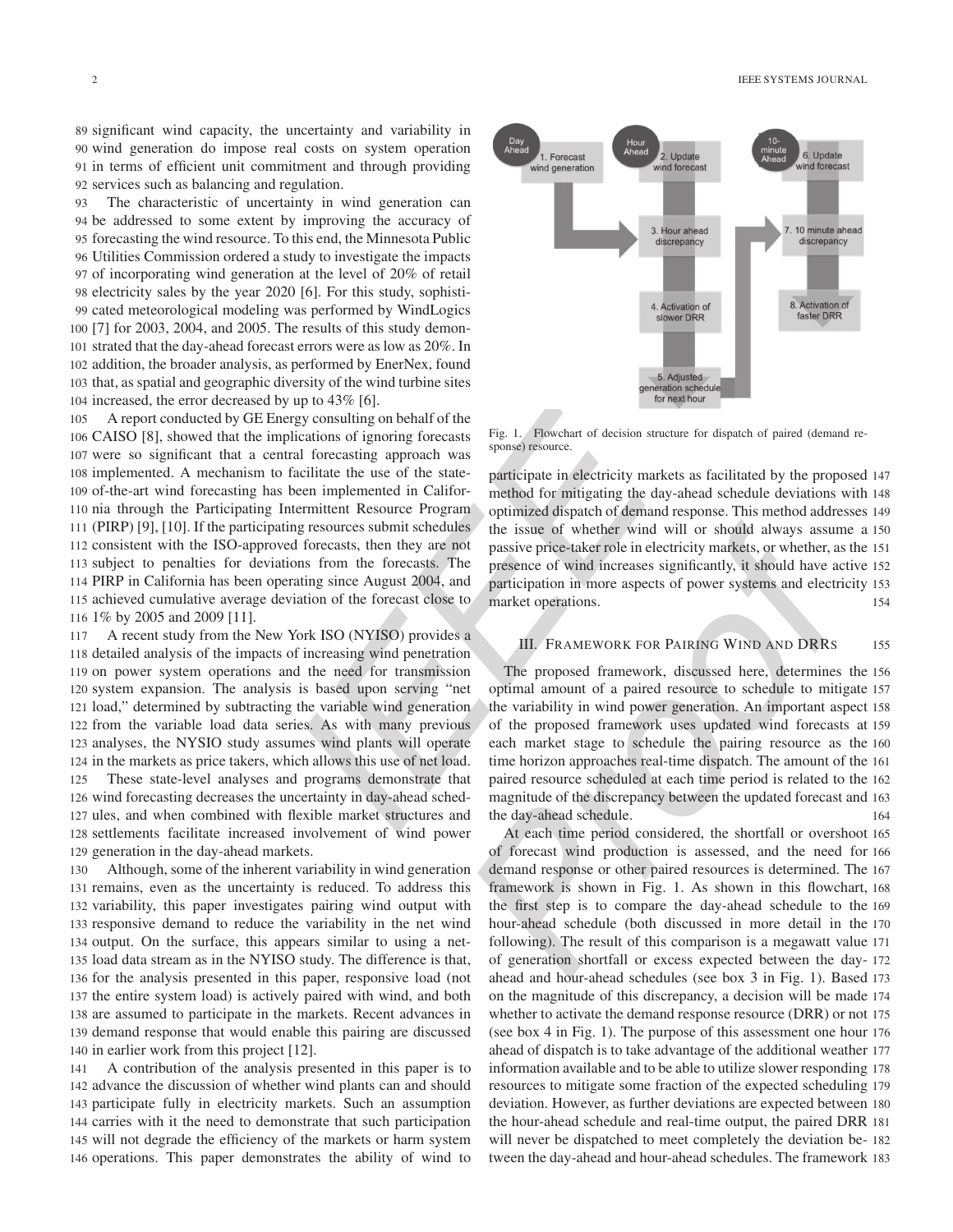

Fig. 2. Distribution of day-ahead forecast errors as percentage of capacity.

 developed below is used to determine the optimal portion of the mismatch to mitigate at each time step. The remaining excess or shortfall in wind power output will be addressed with faster responding demand response alternatives, to be dispatched after each next-10-min forecast is made (see boxes 6–8 in Fig. 1).

 *Day-Ahead Forecast:* At t <sup>0</sup>, a day-ahead forecast determines 190 a day-ahead schedule  $G_1$  for the wind farm. For this project, an autoregressive (AR) persistence model is used for forecasting wind generation one day ahead, i.e.,

$$
G_1 = \alpha_{24h} + \beta_{24h} P_{24h}
$$

193 where  $\alpha_{24h}$  and  $\beta_{24h}$  are regression parameters, and  $P_{24h}$  is the 194 wind generation observed 24 h ahead.

 Although more sophisticated forecasting algorithms are re- quired for actual wind farm scheduling, for purposes of illus- trating the proposed framework, the linear regression model is sufficient. Fig. 2 provides a sample histogram of forecast errors for one year (8760 observations) as a percentage of capacity for a single site in New England. The mean absolute error (MAE) corresponding to these data are approximately 5%. This corresponds well to the forecasting accuracy of the NYISO at 4.8% of the hour-ahead forecast [7].

 *Hour-Ahead Corrections:* Although the day-ahead forecast is useful for initial scheduling, more accurate information about expected wind speed is available in the hour-ahead time frame. Although the most accurate wind speed data will not be avail- able until 5–10 minutes ahead of actual dispatch, a first estimate of the discrepancy between the day-ahead forecast and real- time generation can be made 60–90 min ahead of real time. 211 The correction at  $t = t_0 + 23$  is determined by the discrepancy  $\Delta_{1h}$ , between the day-ahead schedule and the updated hour-ahead forecast (determined 90 min in advance of dispatch).

214 Once again, an AR model is used for forecasting. At one 215 hour ahead  $(t = t_0 + 23)$ , the accuracy of a persistence model 216 is significantly higher than it is day ahead, i.e.,

$$
\Delta_{1h} = G_1 - (\alpha_{1h} + \beta_{1h}P_{1h})
$$
  
DR<sub>1h</sub> = 
$$
\begin{cases} \Delta_{1h}\gamma_{1h}, & \text{if } \Delta_{1h} > 0\\ 0, & \text{otherwise} \end{cases}
$$

217 where  $DR<sub>1h</sub>$  is the quantity of DRR to schedule one hour 218 ahead of dispatch, calculated from  $\gamma_{1h}$ , which is the fraction of forecast deviation to cover with the paired resource, one hour 219 ahead. 220

A main contribution of the framework proposed here is to 221 determine the value of  $\gamma_{1h}$  (and of  $\gamma_{10\text{min}}$ , see the following) 222 that will trade off between minimizing the deviation in wind 223 generation in real time with minimizing the cost of dispatching 224 the paired resource. The case study in Section V demonstrates 225 the process for selecting  $\gamma_{1h}$  and  $\gamma_{10\text{min}}$ . 226

*Ten-Minute Ahead Corrections:* Ten minutes before the real- 227 time dispatch, a third forecast is determined. At this time, the 228 discrepancy between the hour-ahead schedule and 10-min fore- 229 casts is estimated (see box 7 in Fig. 1), where this discrepancy, 230  $\Delta_{10\text{min}}$ , is between the day-ahead schedule and the sum of the 231 10-min forecast and scheduled demand response resulting from 232 the hour-ahead forecast  $DR<sub>1h</sub>$ . This is described as follows: 233

$$
\Delta_{10\text{min}} = G_1 - \text{DR}_{1h} - (\alpha_{10\text{min}} + \beta_{10\text{min}} P_{10\text{min}})
$$
  

$$
\text{DR}_{10\text{min}} = \begin{cases} \Delta_{10\text{min}} \gamma_{10\text{min}}, & \text{if } \Delta_{10\text{min}} > 0\\ 0, & \text{otherwise} \end{cases}
$$

where  $\gamma_{10\text{min}}$  and DR<sub>10min</sub> are the fraction of forecast deviation 234 to cover and the quantity of DRR to schedule 10 min ahead, 235 respectively, (see box 8 in Fig. 1). 236

*Minimizing Paired Resource Costs Associated With This* 237 *Strategy:* The final step in the proposed framework uses the 238 cost of the DRRs that are utilized across all time scales. The 239 fractions of the shortfall or overgeneration to mitigate at each 240 decision point, i.e.,  $\gamma_{1h}$  and  $\gamma_{10\text{min}}$ , are estimated by minimiz- 241 ing the overall cost of paired resources in this strategy. This cost 242 is given by 243

$$
C_T = \Delta_{1h}\gamma_{1h}C_{1h} + \Delta_{10\text{min}}\gamma_{10\text{min}}C_{10\text{min}} + \Delta_{RT}C_{RT}.
$$

*I*EE and Bod and Formation To the Galacteria of the Sigman Point is easily with the add at the signal particle set with the signal particle set of the BR bomin =  $\begin{cases} \Delta_{10\text{min}}\gamma_{10\text{min}}P_{10\text{min}}=0\\ 0,0\text{ otherwise, to be displaced after} \end{cases}$ The fractions to mitigate at both the 1-h- and 10-min-ahead time 244 horizons are determined by selecting the mitigation fractions 245  $\gamma_i$  to minimize the overall cost of the strategy. To simplify 246 notation, henceforth, the decision points will be denoted with 247 numbers [1, 2, 3] representing hour ahead, 10 min ahead, 248 and real time, respectively. Note that it is assumed that real- 249 time shortfalls are covered through procurement in the real- 250 time energy market or penalized at the real-time market price 251  $C_{\rm RT}$ . This assumption is not critical to the formulation and 252 can be altered to represent specific rules in any market under 253 consideration. 254

The overall framework is presented mathematically as follows: 255

$$
\underset{\gamma_i, i=1,2,3}{\arg \min} \left[ C_T = \gamma_1 \Delta_1^+ C_1 + \gamma_2 \Delta_2^+ C_2 + \Delta_3^+ C_3 + \Delta_3^- C_P \right]
$$
\n
$$
\text{Subject to}
$$
\n
$$
C_{\text{RT}} > C_{10\text{min}} > C_{1\text{h}} > 0
$$
\n
$$
C_P \ge 0
$$
\n
$$
0 \le \gamma_i \le 1, \text{ for } i = 1, 2, 3.
$$

Note that it is assumed here that  $C_{1h} < C_{10min} < C_{RT}$ . In fact, 256 the actual costs are not important in determining the appropriate 257 mitigation fractions  $\gamma$  as long as the relative costs can be 258 estimated. Also note that overgeneration penalties can be also 259 included in this framework by defining the penalty cost for 260 overproduction as  $C_P > 0$ ; otherwise, when  $C_P = 0$ , there is 261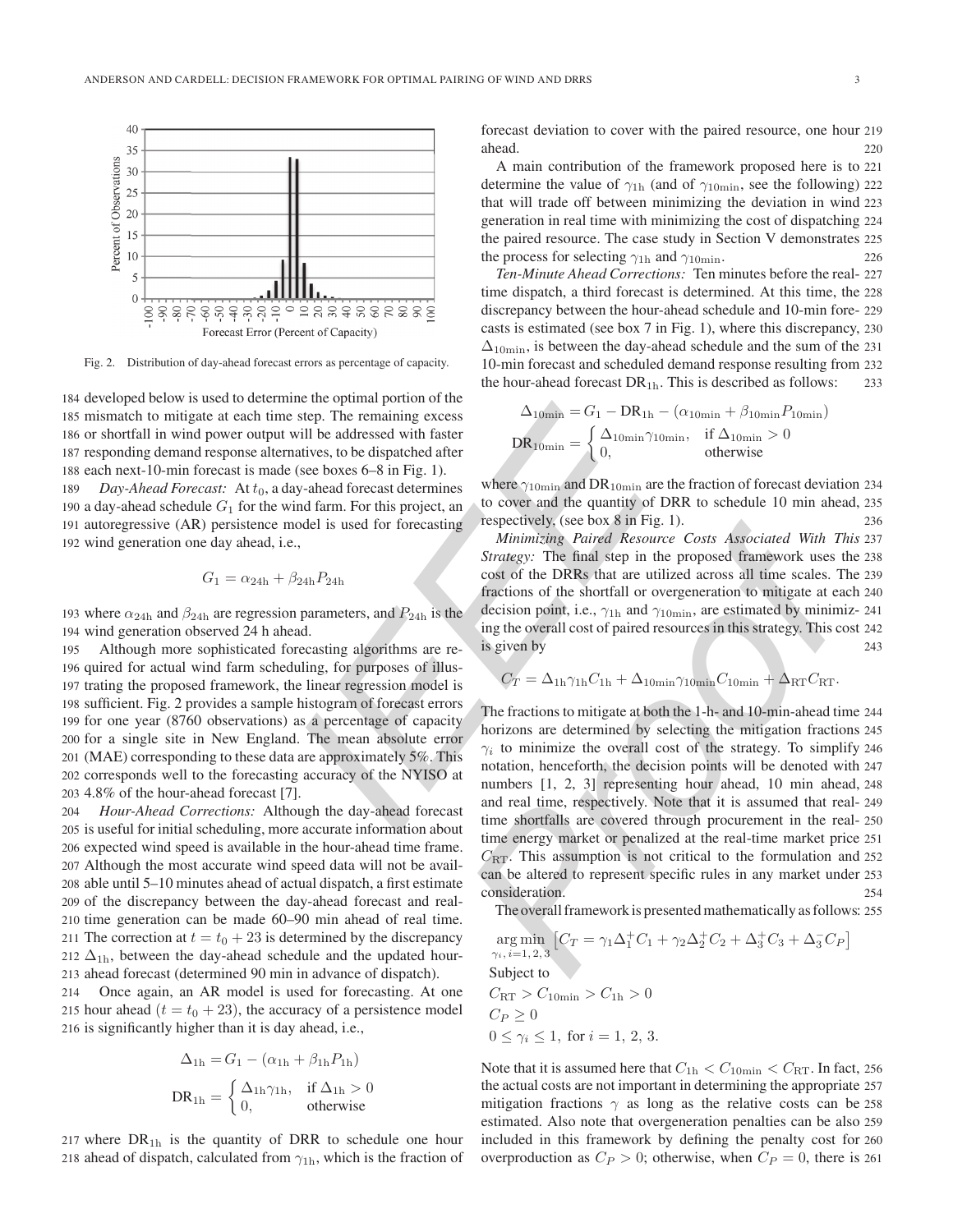

Fig. 3. Chart of time-series wind-speed data preaggregation and postaggregation algorithms.

262 no penalty for overgeneration, and the last term in the cost 263 function  $C_T$  is zero.

264 The following step is application of this framework to a case 265 study. For this purpose, offshore wind data from Nantucket 266 Sound in Massachusetts is selected and discussed in Section IV.

#### 267 IV. CASE STUDY REGION: NANTUCKET SOUND

 To test the feasibility of this decision framework, a case study of a hypothetical wind farm is presented. The wind farm is modeled using data for Nantucket Sound, obtained from [13] and [14] and includes wind speed measurements at 10-min intervals.

 To represent the aggregate output of a wind farm instead of a single turbine, the effects of geographic diversity across the in- stallation area are considered. These effects inherently decrease the variability of the wind generation and include two factors: the propagation of the wind and its associated dynamic events (e.g., wind gusts) through the wind farm, and the smoothing of the aggregate power curve due to multiple turbines. To model the decreased variability from the geographic diversity, the 10-min raw data are processed based on the algorithm presented in [13]. Samples of the results obtained from this process are presented in Figs. 3 and 4. Fig. 3 compares the distribution of wind speeds before and after adjustment, and shows signif- icant smoothing effects for higher wind speeds, between 5 and 10 m/s. Fig. 4 shows the smoothing in the time series of wind power generation before and after applying the aggregation algorithm described in [12].This time series is used to represent the output from a hypothetical wind farm in Nantucket Sound. These figures are one example of the decreased variability in wind power generation at any wind site as a result of geographic

292 diversity.

#### 293 V. CASE STUDY RESULTS

 The decision framework in Section III is then applied using the data from Nantucket Sound discussed in Section IV. The steps required for this analysis are: determination of the optimal 297 mitigation fractions  $\gamma_{1h}$  and  $\gamma_{10\text{min}}$ , implementation of the framework using historical data and forecasts, and analysis of cost and variability outcomes.

300 Note that these results do not represent a 24-h time series 301 simulation but rather are analyses of distinct snapshots at



Fig. 4. Time series of wind power generation preaggregation and postaggregation algorithms.



Fig. 5.  $\gamma$  values: DRR cost 10 min ahead/1 h ahead = 1.

different time steps, gradually approaching real time, with the 302 day-ahead schedule initiating the analysis, as shown in Fig. 1. 303

*Determining the Mitigation Fractions,*  $\gamma_T$ : In Section III, 304 the proposed decision framework was discussed as a general 305 approach. The objective of this framework is determining the 306 magnitude of the forecast error to mitigate with the alternative 307 resource at each step. These magnitudes are represented by the 308 parameter  $\gamma_T$ , where T denotes the time remaining to real-time 309 dispatch. As aforementioned, the value of  $\gamma_T$  must depend on 310 the accuracy of the forecast and the cost of the pairing resource. 311 The fact that forecast accuracy improves as  $T$  decreases (as the 312 time to dispatch gets closer) means that each  $\gamma_T$  is likely to 313 have a different value at each time horizon  $(T)$ . However, faster 314 ramping resources often have higher marginal costs; therefore, 315 the cost of the pairing resource increases as T decreases. 316

Balancing these opposing factors is necessary to determine 317 the optimal  $\gamma_T$  value for each T and can be quantified by 318 optimization. To frame the optimization, it is not necessary 319 to know the *actual* costs of the alternative resources at each 320 T but only to know the *relative* costs. For illustration, we 321 consider a range of DRR costs and the resulting  $\gamma_T$  values. The 322 optimization is straightforward and solved in this case study 323 using Solver tool in Microsoft Excel. 324

Representative results from applying the equations in 325 Section III are provided in Fig. 5. This figure shows the optimal 326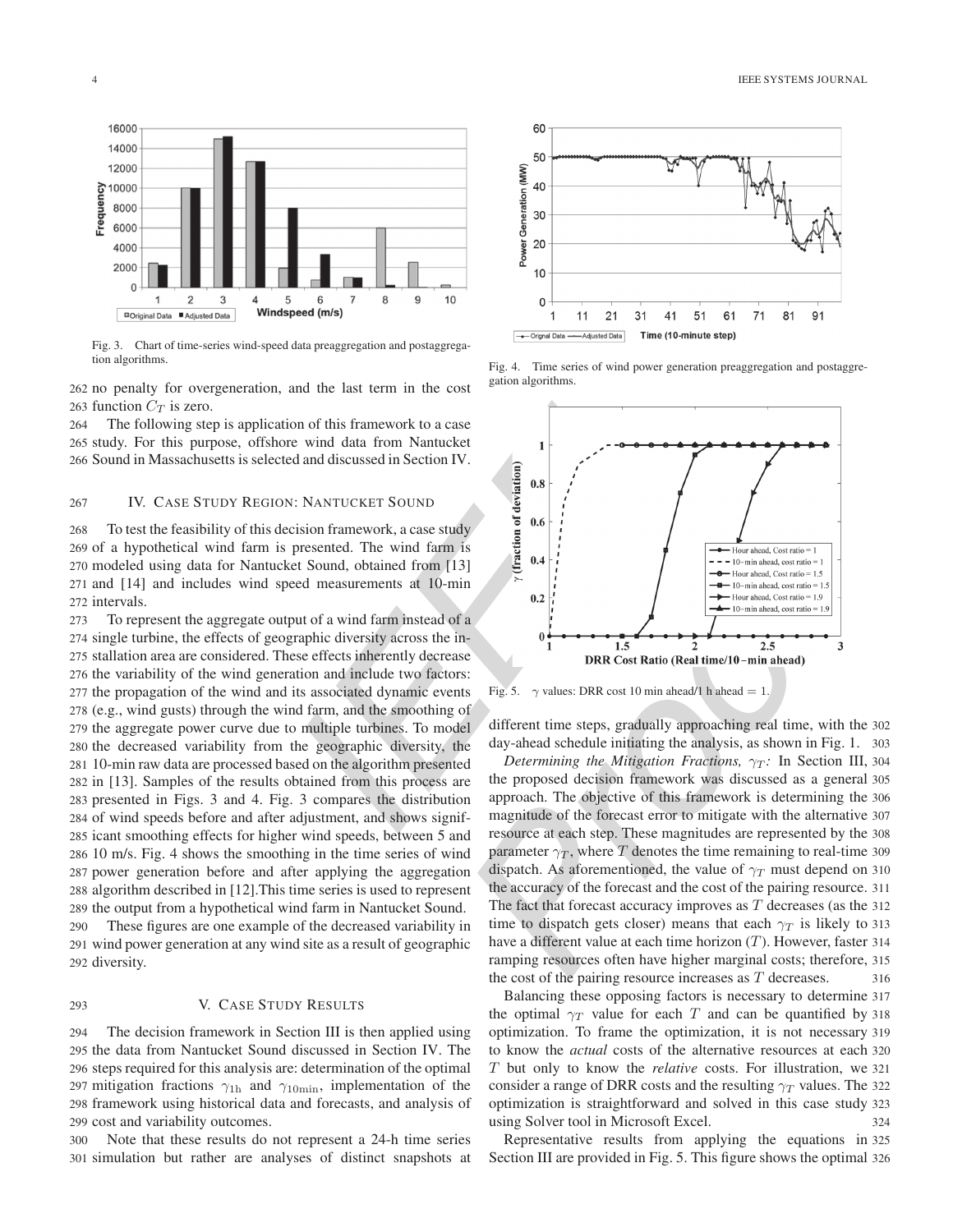327 mitigation fractions for hour-ahead and 10-min-ahead DRRs 328 given different ratios of real-time to hour-ahead resource costs. 329 Note that each line on the figure includes information for the 330 mitigation factor  $\gamma_T$  at both time steps, i.e., hour ahead and 331 10 min ahead, assuming any additional forecast error between 332 the 10-min-ahead time frame and real time will be mitigated 333 by the real-time resources. In Fig.  $5$ , the  $x$ -axis represents 334 an increasing *cost ratio* for real time to hour-ahead DRRs. 335 Each line then graphs the optimal  $\gamma_T$  values for mitigating 336 wind variability first with hour-ahead DRR  $\gamma_{1h}$  and then with 337 10-min-ahead DRR  $\gamma_{10\text{min}}$ . The lines differ in terms of the 338 assumed fixed ratio of 10-min-ahead to hour-ahead resource 339 costs.

 The first two series (blue) in Fig. 5 depict a scenario in which the cost for DRRs is the same at 1 h and 10 min ahead of 342 dispatch. In this case, the optimal  $\gamma$  values show that no DRRs should be used to cover deviations at an hour ahead, i.e., the 344 line (with circles) for  $\gamma_{1h}$  is equal to zero for all real-time-to- hour-ahead DRR cost ratios. Since there is no additional cost incurred for waiting to mitigate the wind power forecast errors until 10 min ahead of the real-time dispatch, it is optimal to use the more accurate forecast at 10 min before dispatch to make decisions on mitigating the wind variability. It is also shown 350 in Fig. 5 that  $\gamma_{10\text{min}}$  (shown with dashed line) varies with the ratio of real-time to hour-ahead DRR costs. For this scenario, in which the hour-ahead and 10-min-ahead DRRs have the same cost, the optimal fraction of the wind variability to mitigate in the 10-min-ahead time period increases to 100% for the situation in which real-time DRR costs are 150% or more of the cost of hour ahead.

 The third and fourth series in Fig. 5 illustrate the case of a DRR that, at 10 min ahead of dispatch, demand response costs are 50% more than of the hour-ahead resources. This difference is significant enough to overcome the cost associated with the forecast inaccuracies at 1 h ahead. In this case, the expected deviation in wind generation at 1 h ahead should be mitigated by the cheaper hour-ahead DRR in entirety, even with the knowledge that the anticipated deviation is likely to change once the improved 10-min-ahead forecast is available.

 Similar to the situation in the first series, the mitigation 367 fraction at 10 min ahead  $\gamma_{10\text{min}}$  varies in a predictable way as a function of the cost of real-time DRR. Initially, none of the 10-min-ahead DRRs are cost effective. Once the real-time costs reach twice the cost of 10-min resources however, the 10-min 371 mitigation factor  $\gamma_{10\text{min}}$  reaches 100%.

 Finally, the fifth and sixth series (triangles) in Fig. 5 show similar results, but for the scenario in which the cost of 10-min- ahead DRR is nearly twice that of hour ahead resources. In this situation, it is also cost effective to mitigate the entire expected deviation with hour-ahead resources. In contrast to the smaller cost ratio series, in this case, it is not until the cost ratio for real-time to hour-ahead resources reaches 2.6 that it is optimal to mitigate the entire 10-min-ahead deviation with the 10-min DRR.

 The results presented in Fig. 5 illustrate the optimal fraction of the wind scheduling error to be mitigated at each market stage, given different cost ratios for the DRRs that can respond in the different market time periods. These results are applicable

Fig. 6. Comparison with and without spillage penalty.

when there is no financial penalty associated with scheduling 385 errors. 386

*T* varias sint on DIRKs.<br>
The Top Line of the comparison with and without spillage peality<br>
at a a nour ahead, i.e., the<br>
to zero for all real-time-to-<br>
it to zero for all real-time-to-<br>
it certic is no diditional cost<br>
w In general, electricity market design has imposed a penalty 387 on generators that deviate more than 1.5%, for example, from 388 their schedule. This financial incentive to meet a submitted 389 schedule is consistent with the operation of dispatchable gen- 390 erators. However, it has been recognized that such penalties 391 are not consistent with the operation of generators that rely 392 on an intermittent resource such as wind since the operator of 393 such a nondispatchable generator would rarely be responsible 394 for schedule deviations. Therefore, the penalties for schedul- 395 ing deviations included in Open Access Tariffs are routinely 396 waived for wind farms, at least at the current level of low 397 penetration. 398

The case study presented here recognizes that the schedule 399 deviation penalties could be imposed on nondispatchable forms 400 of generation as penetration of these resources increases. The 401 case studies are not embedded in any specific market design 402 but rather include the possibility of such penalties and analyze 403 their effect. 404

Fig. 6 builds upon the scenario in Fig. 5 by analyzing the 405 effect of a penalty for not meeting the submitted day-ahead 406 schedule. If there were to be penalties imposed on wind gen- 407 eration for generation deviations in real time (based upon the 408 day-ahead forecast), then there would be additional financial 409 incentives to schedule a paired resource for mitigating the wind 410 variability. 411

Fig. 6 compares the cost-effective mitigation fractions  $\gamma_{1h}$  412 and  $\gamma_{10\text{min}}$ , when there is a penalty associated with over-413 generation, in comparison with the same scenarios without 414 overgeneration penalty. Note that this penalty could be a direct 415 financial penalty imposed by an ISO or could be the oppor- 416 tunity cost associated with unnecessarily spilling wind that 417 appeared to be excess generation an hour or 10 min ahead of 418 dispatch. 419

Fig. 6 shows that with a penalty for overgeneration, the 420 hour-ahead mitigation fraction  $(\gamma_{1h})$  does not ever reach unity, 421 regardless of the fact that the resources that can respond 1 h 422 ahead are assumed to be only half the cost of the faster 423 resources that respond in the 10-min time frame. This result 424

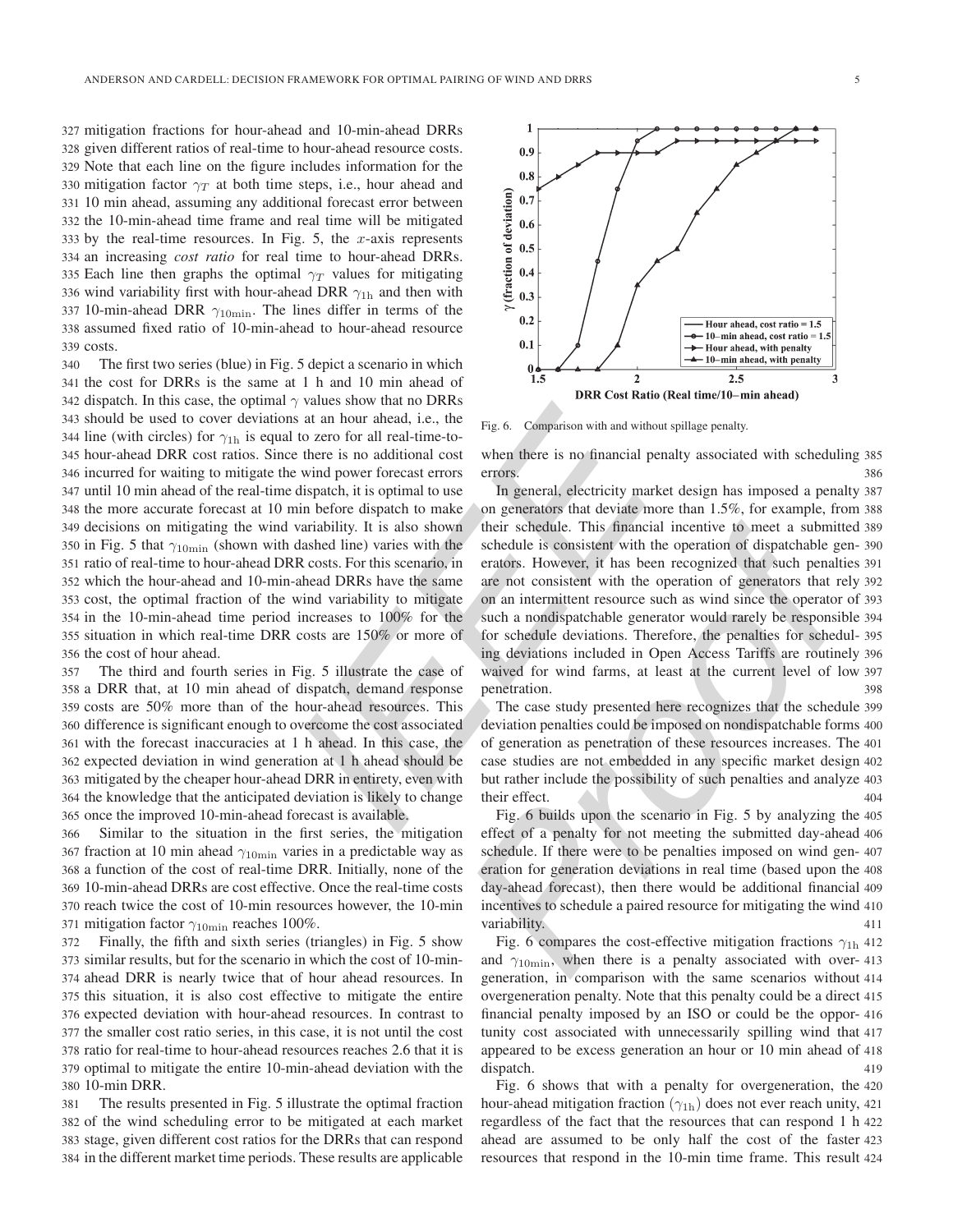TABLE I ASSUMED DRR COSTS FOR NANTUCKET SOUND

| Demand Response Resource | $\vert \text{Cost } (\$/MWh)$ |
|--------------------------|-------------------------------|
| Hour Ahead               | $\frac{1}{2}$ \$0.10/MWh      |
| 10 Minutes Ahead         | $\frac{1}{2}$ \$0.15/MWh      |
| Real Time                | $\frac{1}{2}$ \$0.20/MWh      |

TABLE II  $\gamma$  Values for Three Different Mitigation Strategies

| $\gamma$ T    | Scenario 1 | Scenario 2 | Scenario 3:                         |
|---------------|------------|------------|-------------------------------------|
|               |            |            | $\gamma$ <sub>T</sub> from Figure 6 |
| $\gamma_{1h}$ |            | 0.25       | 09                                  |
| 10M           |            | 0.25       | 0.35                                |

 is consistent with the fact that if too much of the hour-ahead DRR is scheduled, there is significant risk of incurring an overgeneration penalty in real time.

 Fig. 6 also shows that it only becomes cost effective to mitigate the entire forecast error at the 10-min time frame when the relative costs of real-time to hour-ahead resources reach a ratio of 2.8, when an overgeneration penalty is imposed.

 It is cost effective to cover the entire deviation at lower cost ratios, for both the hour-ahead and 10-min-ahead time frames, only when the wind generator is not penalized for overgenerating.

436 The results for the particular  $\gamma_T$  shown here are specific to the data set from Nantucket Sound, the forecasting method used, and the scenarios defined in Figs. 5 and 6. The overall pat- tern of the results is useful for demonstrating implementation of the proposed decision framework for determining the amount of a paired resource to schedule for mitigating the uncertainty in wind power schedules.

 In the following section, we consider the costs associated with the implementation of this strategy for the Nantucket Sound case study.

 *Cost Results for Nantucket Sound Case Study:* In consider- ing the benefit of using the proposed strategy for mitigating wind variability, it is important to consider the availability of the proposed pairing resources and the cost of implementation. To this end, we analyze the outcome of the decision framework using the Nantucket Sound site and DRR costs, as shown in Table I. These costs are consistent with Fig. 5, and assuming 453 the real-time-to-hour-ahead cost ratio  $(x$ -axis) to be 2.0.

 For comparing the use of the proposed decision framework to two somewhat naive approaches, three scenarios with different sets of gamma values are analyzed, shown in Table II.

 The first scenario is the case in which no DRR used until real time and the simplest approach. The second scenario represents arbitrary values, as would likely be chosen if there were no guiding decision framework. For this example, these values are selected to bracket the gamma values that would result from applying the decision framework proposed here. Thus, the third set of gamma values are those obtained in Fig. 8, assuming a real-time-to-hour-ahead cost ratio of 1.5.

 Using this strategy, the annual usage of DRR is summarized for the three scenarios (described in Table II) in Figs. 7–9. These figures compare the DRR usage for each time step prior to dispatch: hour ahead, ten minutes ahead, and real time.



Fig. 7. Histogram of demand response usage, Scenario 1.



Fig. 8. Histogram of demand response usage, Scenario 2.



Fig. 9. Histogram of demand response usage, Scenario 3.

Fig. 10 shows a fourth scenario, when there is no penalty 469 for overproduction at the wind farm. In this case, the optimal 470 gamma variables are  $\gamma_{1h} = 1.0$  and  $\gamma_{10min} = 0.90$ . 471

Figs. 7–9 show that the usage patterns of paired resources 472 have an impact on cost. Of scenarios 1–3, where there is a 473 minor penalty for overproduction, the optimal strategy (0.90, 474 0.35) is not intuitive but does produce lower overall costs for 475 covering deviations. Table III summarizes the average nonzero 476 use of DRRs (MW) at each decision point, and the cost savings 477 associated with scenarios 2, 3, and 4 relative to scenario 1. It 478 is interesting to note that, if overgeneration penalties are not 479 imposed (scenario 4), the decision framework proposed here 480 becomes even more beneficial, resulting in estimated savings 481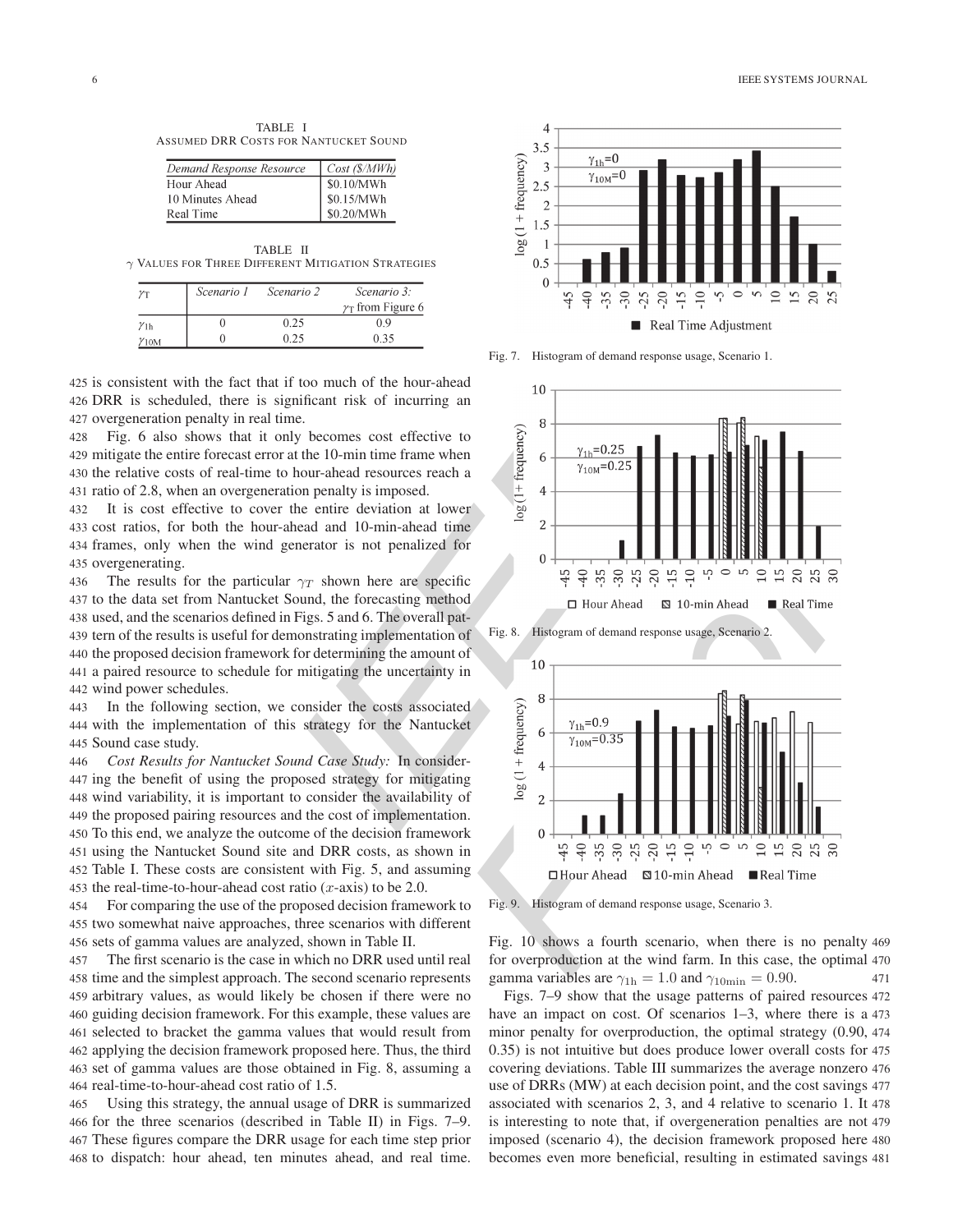

Fig. 10. Histogram of demand response usage, no overproduction penalty.

TABLE III AVERAGE DRR USE AND SAVINGS FOR NANTUCKET SOUND CASE

|          | MW used $(*10^3)$ |                 |           |       | ${}^{1}$ Cost            |  |
|----------|-------------------|-----------------|-----------|-------|--------------------------|--|
| Scenario | HA                | 10 <sub>M</sub> | Real Time |       | Savings $(\% )$          |  |
|          |                   |                 | up        | down  |                          |  |
|          |                   |                 | 2.5       | $-14$ | $\overline{\phantom{a}}$ |  |
|          | 3.7               | 3.0             | 10        | 17    | 7%                       |  |
|          | 13                | 1.0             | 3.9       | 16    | 15%                      |  |
|          |                   |                 | 2.6       | 14    | 217%                     |  |

of deviation at each time step.

TABLE IV MAXIMUM SINGLE USE OF DRR BY SCENARIO

| Scenario | Maximum Single Usage (MW) |     |          |           |  |
|----------|---------------------------|-----|----------|-----------|--|
|          |                           | 10M | $(u\nu)$ | RT (down) |  |
|          |                           |     |          |           |  |
|          |                           |     |          |           |  |
|          |                           |     |          | 43        |  |
|          |                           |     |          |           |  |

482 of 200% of the cost of a naïve strategy of mitigating the entire 483 deviation in real time.

 It is important to consider both the relative costs of these strategies and the availability of this level of DRR in the relevant region of New England. Therefore, in Table IV, we summarize the maximum single use of DRR usage for each scenario. In this table, TTD is the time to dispatch, for hour-ahead, 10-minute-ahead, and real-time market stages.

 The size of the largest single use of DRRs at each decision point is important in assessing the resources necessary for im- plementation of such a strategy. It appears that scenario 2 uses the smallest amount of paired resource. However, comparing Table III and Fig. 9 shows that real-time DRR is used very frequently in this scenario. It is common in DRR contracts for the number of uses to be contractually limited; therefore, larger and less frequent uses might be more desirable. In the case without overgeneration penalties, the average magnitude of overproduction in real time is actually smaller than in other scenarios; however, data in Table IV shows that there are a small number of overgeneration events that are larger than in the other scenarios. The optimal balance depends on the specific DRR contracts of the region, and as a result, the optimal gamma values should be quantitatively determined on a case-by-case basis. It is also important to note that the error distributions can be nonstationary, particularly with a basic forecast model such as the one implemented here. The use of more sophisticated

(and proprietary) forecasting models will result in more reliable 508 error statistics and therefore more confidence in the optimal 509 mitigation fractions estimated. 510

VI. CONCLUSION 511

In general, the uncertainty and variability in load is accepted 512 as the basis for power system operations. These same charac- 513 teristics in the wind resource raise significant obstacles for the 514 integration of wind power generation into system and market 515 operations. This paper introduces an analysis of pairing wind 516 generation with DRRs to decrease the net variability of the wind 517 generation. 518

Results from the application of this decision framework to a 519 Nantucket Sound case study indicate that the balance between 520 forecasting accuracy, availability, and cost of pairing resources 521 (in this case demand response) is complex. Therefore, determi- 522 nation of the optimal level of mitigation of forecasting errors at 523 each time step must be determined quantitatively on a site-by- 524 site basis using specific forecasting methods, cost ratios, and 525 wind data. 526

**IFFIEND (1997)**<br> **IFFIEND (1997)** (in this case demand response) is complex. Therefore, determined a<br> **IFFIEND** Savings (%)<br> **IFFIEND** and the optimal level of miliation of forecasting errors<br> **IFFIEND** and the optimal l The results demonstrate that wind power can participate 527 in day-ahead electricity markets through submitting schedules 528 with price offers and do not need to be restricted to participating 529 as price-takers. The analysis presented here also shows that the 530 imposition of penalties for overgeneration at wind farms is the 531 major contributor to the cost of the strategy. This highlights 532 the importance of market policy and rules, as well as the im- 533 portance of accurate forecasting techniques for the successful 534 implementation of wind in existing power markets and systems. 535

$$
REFERENCES \hspace{2.5cm} 536
$$

- [1] c2es.org. (2012, Aug. 31). Center Climate Energy Solutions | Work. To- 537 gether Environ Economy, Arlington, VA, USA. [Online]. Available: http:// 538 www.c2es.org/ 539
- [2] "Growing Wind: Final Rep. NYISO 2010 Wind Integr. Study," Rensse- 540 laer, NY, USA, Sep. 2010. 541
- [3] "Integr. Renewable Resources," Folsom, CA, USA, Nov. 2007. 542
- [4] "Wholesale Grid State Indicator Enable Price Responsive Demand," Folsom, CA, USA, Jun. 2012. 544
- [5] P. Cappers, A. Mills, C. Goldman, R. Wiser, and J. H. Eto, "Mass Market 545 Demand Response and Variable Generation Integration Issues: A Scoping 546 Study," Berkeley, CA, USA, pp. 1-69, Oct. 2011.
- [6] "2006 Minnesota Wind Integration Study Volume I," Midwest ISO, 548 Dec. 2006. 549
- [7] windLogics. (2012, Aug. 31). WindLogics—Develop, Operate Trade 550 Serv., St. Paul, MN, USA. [Online]. Available: http://www.windlogics. 551 com/ 552
- [8] "Intermittency Anal. Project," Schenectady, NY, USA, pp. 1–242, 553 Jul. 2007. 554
- [9] J. Batchford, D. Hawkins, and J. Lynn, "Anal. CAISO Participating Inter- 555 mittent Resource Program (PIRP) Forecasting Methodology," California 556 ISO, Folsom, CA, USA, May 2010. 557
- [10] D. Yen-Nakafuji, G. Braun, K. Koyama, M. Krebs, and B. B. Blevins, 558 "Intermittency Anal. Project," California ISO, Folsom, CA, USA, Final 559 Report, Jul. 2007. 560. 560.
- [11] AWS Truepower. (2012, Aug. 31). AWS Truepower « World Leading 561 Solar Wind Energy Consultants—AWS Truepower, Albany, NY, USA, 562 *awstruepower.com*. [Online]. Available: http://www.awstruepower.com/ 563
- [12] C. Anderson and J. Cardell, "Reducing the variability of wind power 564 generation for participation in day ahead? Electricity markets," in *Proc.* 565 *Hawaii Int. Conf. Syst. Sci.*, Jan. 2008, p. 178. 566
- [13] P. Norgaard and H. Holttinen, "A multi-turbine power curve approach," in 567 *Proc. Nordic Wind Power Conf.*, Feb. 2004, pp. D1–D5. 568
- "Center for Energy Efficiency & Renewable Energy, University of 569 Massachussetts Amherst," Amherst, MA, USA, Sep. 10, 2012. 570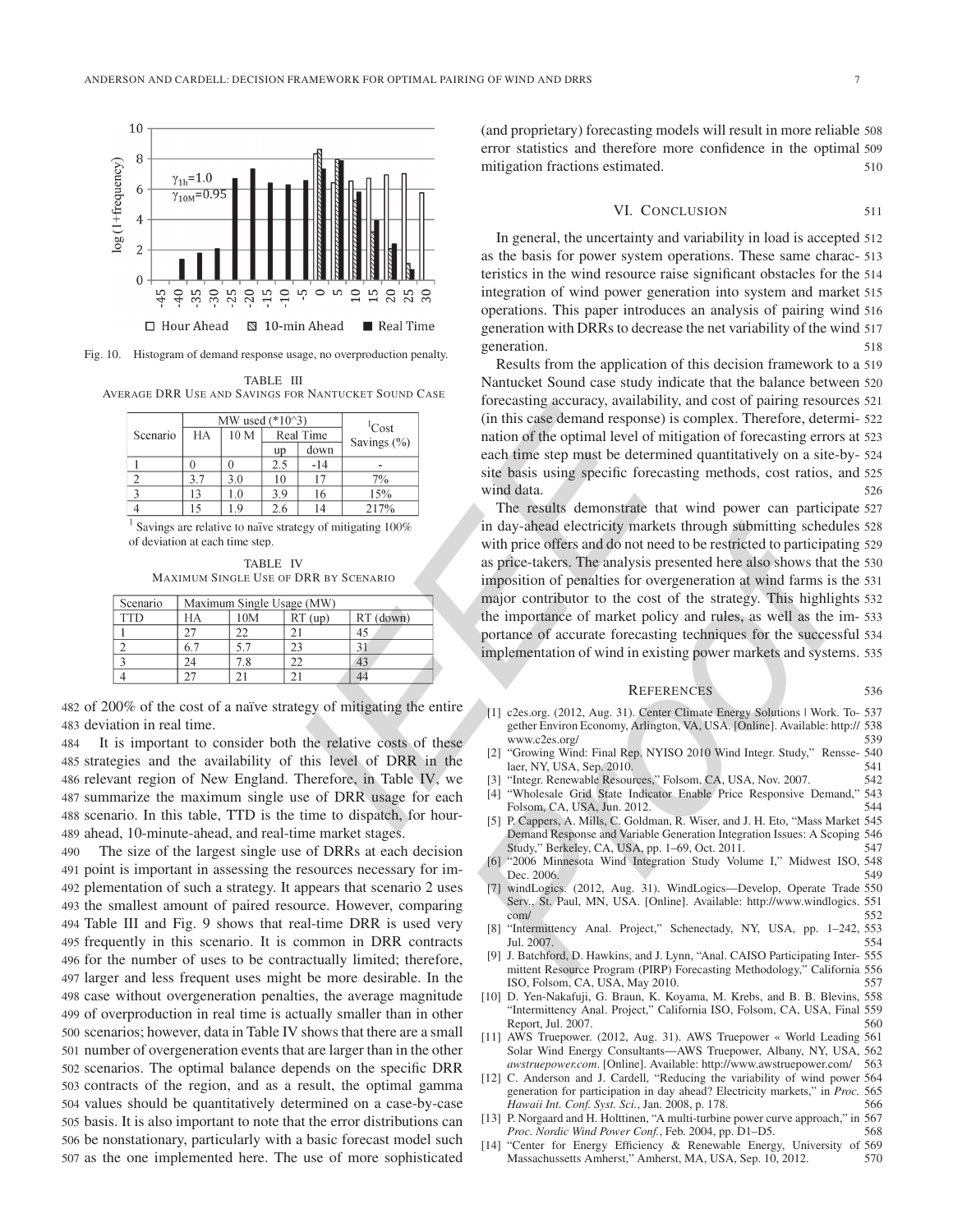- **AQ1** 571 **C. Lindsay Anderson** (M'02)received the B.Sc.(Eng) degree and the M.Sc. 572 degree in environmental engineering from the University of Guelph, Guelph, 573 ON, Canada, in 1994 and 1997, respectively, and the Ph.D. degree in applied 574 mathematics from the University of Western Ontario, London, ON Canada, 575 in 2004.
	- 576 She is currently an Assistant Professor with the Department of Biological and 577 Environmental Engineering, Cornell University, Ithaca, NY, USA. Her research
	- 578 interests include renewable energy system and market integration.

**Judith B. Cardell** (M'97)received the B.S.E.E. and AB degrees electrical 579 engineering and government from Cornell University, Ithaca, NY, USA, in 580 1989 and the M.S. and Ph.D. degrees in Massachusetts Institute of Technology, 581 Cambridge, MA, USA, in 1994 and 1997, respectively. 582

She was with the Federal Energy Regulatory Commission, Washington, DC, 583 USA and as a Consultant to the electric power industry with TCA, Cambridge. 584 She is currently an Associate Professor with Smith College, Northampton, 585 MA, USA. She is an Adjunct Researcher with the Power Systems Engineering 586 Research Center Her research interests include electricity market design and the 587 integration of distributed resources into power system and market operations. 588